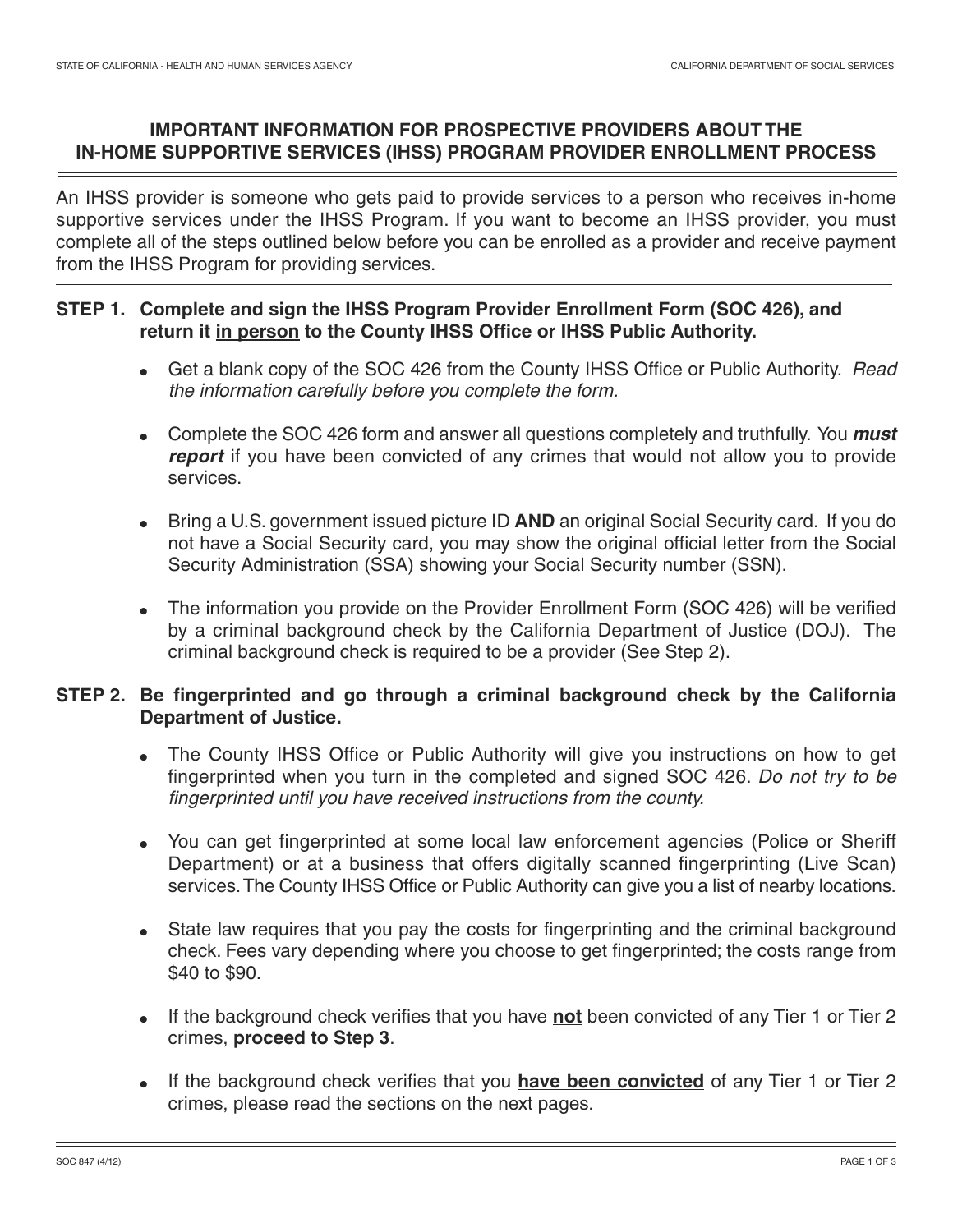If you **have been** convicted of, OR incarcerated following a conviction for, either a **Tier 1 or Tier 2** crime WITHIN THE PAST 10 YEARS, you are **NOT** eligible to be enrolled as an IHSS provider or to receive payment from the IHSS program for providing supportive services.

| Tier 1 crimes include:<br>Specified abuse of a child (Penal Code<br>$(PC)$ section $273a(a)$ ;<br>Abuse of an elder or dependent adult (PC<br>section 368); or<br>Fraud against a government health care or<br>supportive services program.                                                                                                                                                                           | If you have a conviction for any of the Tier 1<br>crimes in the past 10 years, you are <b>NOT</b> eligible<br>to be a provider.<br>You are <b>NOT</b> eligible even if you had a<br>Tier 1 crime that was expunged from<br>your record.                                                                                                     |
|-----------------------------------------------------------------------------------------------------------------------------------------------------------------------------------------------------------------------------------------------------------------------------------------------------------------------------------------------------------------------------------------------------------------------|---------------------------------------------------------------------------------------------------------------------------------------------------------------------------------------------------------------------------------------------------------------------------------------------------------------------------------------------|
| Tier 2 crimes include:<br>A violent or serious felony, as specified in<br>$\bullet$<br>PC section 667.5(c), and PC section<br>$1192.7(c)$ ,<br>A felony offense for which a person is<br>required to register as a sex offender<br>pursuant to PC section 290(c), and<br>A felony offense for fraud against a public<br>$\bullet$<br>social services program, as defined in<br>W&IC section 10980(c) (2) and (g) (2). | If you have a conviction for any of the Tier 2<br>crimes in the past 10 years you may be<br>eligible-<br>If your Tier 2 crime has been or can be<br>expunged from your record.<br>If a recipient requests an individual waiver<br>to hire you.<br>If you are approved for a general exception.<br>Read sections below for more information. |
| You can ask the County IHSS Office or IHSS<br>Public Authority for a list of the Tier 2 crimes.                                                                                                                                                                                                                                                                                                                       |                                                                                                                                                                                                                                                                                                                                             |

#### **Expungement for Tier 2 crime:**

- If you have a certificate of rehabilitation or an expungement for a Tier 2 crime, you may be eligible to be an IHSS provider. Provide copies of your certification of rehabilitation or documentation regarding the expungement with your completed SOC 426.
- If you are in the process of having a crime expunged, you should complete the expungement process before continuing the criminal background check.

#### **Individual Waiver of Exclusion for a Tier 2 crime:**

An individual waiver allows you to provide services ONLY to a specific recipient who chooses to hire you in spite of your criminal conviction (s).

- A recipient must request and submit the Recipient Request for Provider Waiver (SOC 862) to the County IHSS Office to allow you to provide services.
- The IHSS recipient who wants to hire you must be told of your conviction; however, he/she will be directed to keep the conviction information confidential.
- If you, as the provider, are also the recipient's authorized representative, you are not allowed to sign the waiver on behalf of the recipient to waive crimes for which you have been convicted. In this case, the waiver must either be signed directly by the recipient or, if that is not possible, another individual must be declared an authorized representative for purposes of signing this waiver.